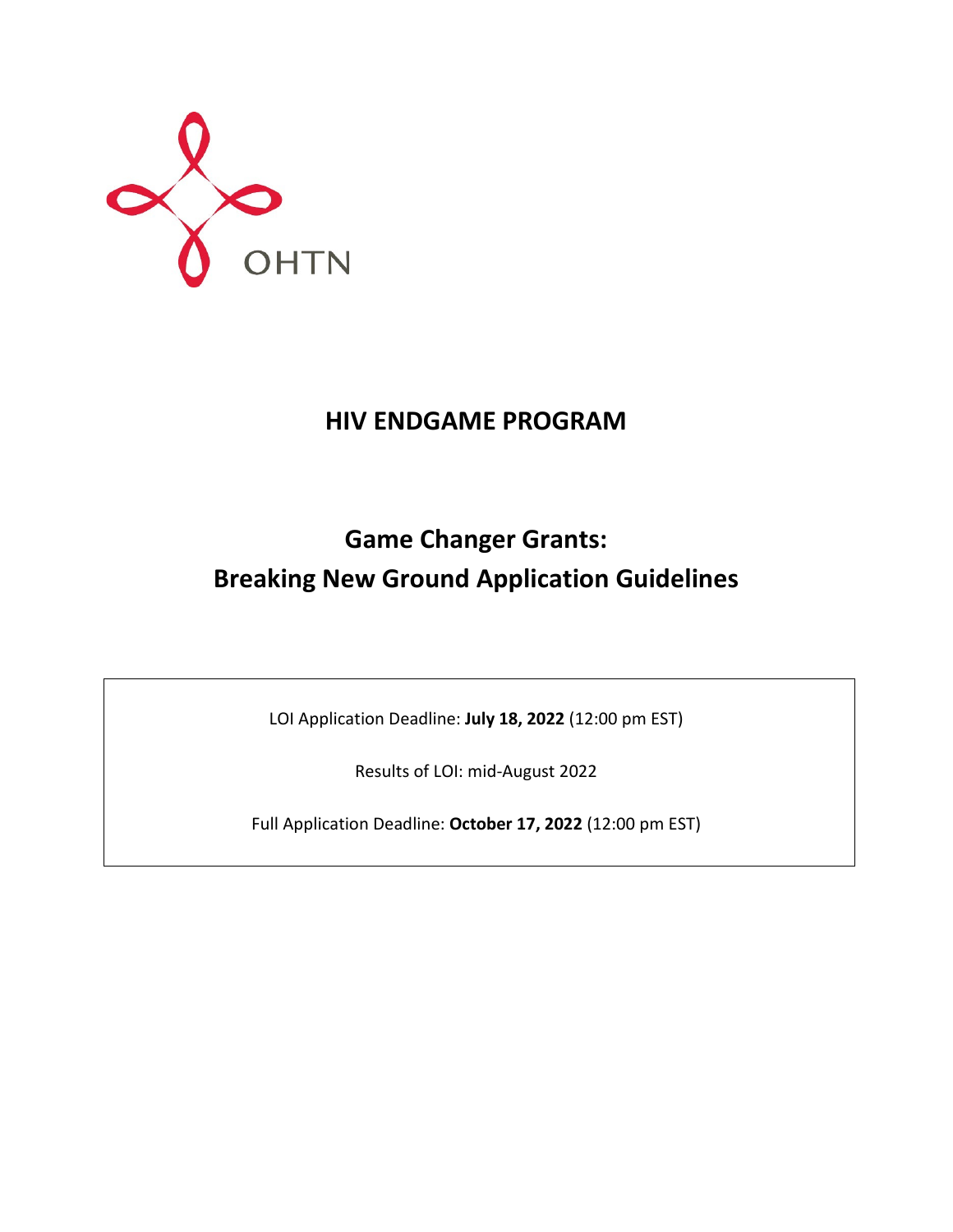[The OHTN HIV Endgame Program](#page-2-0) [Other Relevant Programs](#page-3-0) **Grant [Description](#page-3-1)** [Funds Available](#page-4-0) [Eligibility Criteria](#page-4-1) [Expected Commitments](#page-5-0) [How to Apply](#page-5-1) **a. [Letter of Intent](#page-5-2)** *[Project Plan](#page-6-0) [Project Team](#page-6-1) [Applicant](#page-6-2) CCV [Disclosure Statement](#page-6-3)* **b. [Full Application](#page-7-0)** *[Financial Administrator Information](#page-7-1) [Plain Language Summary](#page-8-0) [Project Proposal](#page-8-1) [Timeline](#page-9-0) [Team Description](#page-9-1)*

*[Budget & Budget Justification](#page-9-2)*

*[Nominated Principal Applicant](#page-10-0) CCV*

*[Co-Principal Applicant](#page-10-1) CCVs*

*[Host Institution Information](#page-10-2)*

*[Letters of Support/Collaboration](#page-10-3)*

*[Appendices](#page-10-4)*

**[Submitting the Proposal](#page-10-5)** 

*[Team CCVs](#page-11-0)*

*[Ethics Documents](#page-11-1)*

*[Signature Page](#page-11-2)*

[Additional Resources](#page-11-3)

[Evaluation Criteria and Review Process](#page-13-0)

[OHTN Engagement Accord](#page-14-0)

[Reporting Requirements](#page-14-1)

[Communication Requirements](#page-14-2)

[Contact Information](#page-15-0)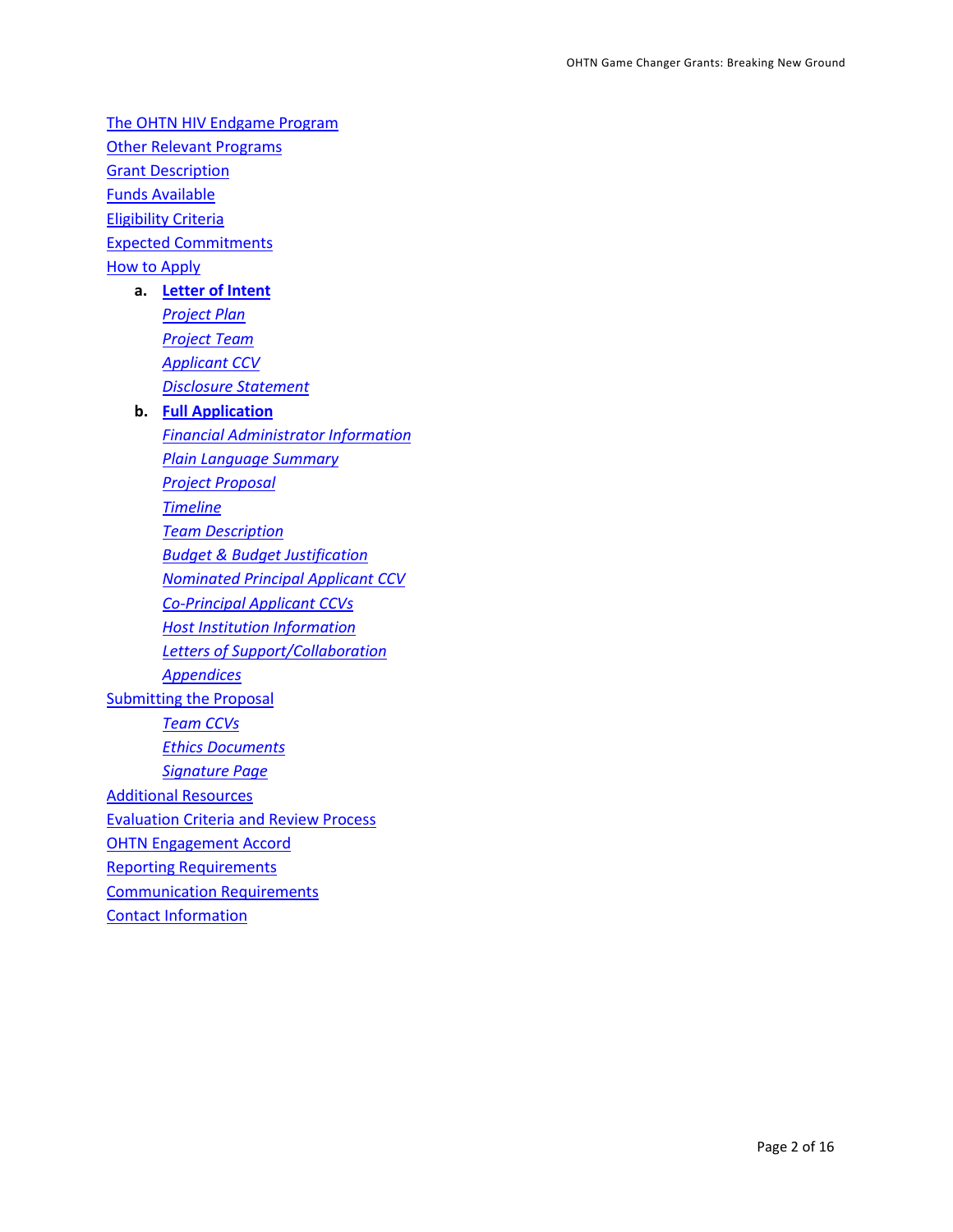#### <span id="page-2-0"></span>**The OHTN HIV Endgame Program**

Ontario is at a tipping point in our efforts to stop HIV. In chess, the endgame is a critical stage, where the tactics selected determine the outcome. The OHTN HIV Endgame Program draws on Ontario's expertise to improve our tactical responses to HIV. This requires a strategic approach to data and evidence use; innovative and rapid generation of evidence; and flexibility to change course when a new approach is ineffective or unsuccessful. The ultimate goal is to enhance HIV programming and service delivery, design effective integrated HIV health and social services, improve the health and well being of people living with HIV, and eradicate HIV infections.

The OHTN HIV Endgame Program funds groundwork to support the design, implementation, improvement, and scale-up of programs and services that move Ontario closer to reaching the HIV endgame. The program supports data, evidence-sharing, and impact activities that will:

- Meet the needs of [populations in Ontario most affected by HIV](#page-3-2)
- Drive changes in policy and practice across the HIV prevention, engagement, and care cascade
- Lead to more integrated health and social services
- Identify effective ways to address the social determinants of health for communities most affected by HIV
- Contribute to a [rapid learning HIV health and social system](http://www.ohtn.on.ca/about/rapid-learning/)

The OHTN will actively support applicants with a demonstrated program of data, evidence-sharing, and impact that explicitly advances a rapidly evolving health and social system for HIV and adheres to the following steps of rapid learning:

- Identifies where we most need to "move the dial" through a rigorous and systematic process of inquiry
- Gathers timely data and informs the design of practice innovations, generates new approaches, and measures outcomes
- Implements evidence-informed approaches and interventions, monitors their implementation, evaluates their impact, and adjusts as required
- Sustains effective local approaches and supports their scale up across the system
- Creates a rapid learning and improvement culture (competencies and capacity) within our sector that fosters training, evaluation, and innovation

Through its strategic planning process and consultations with its stakeholders, OHTN has identified seven areas of rapid learning and improvement. The OHTN HIV Endgame Program will support data, evidencesharing, and impact initiatives that will drive change in one or more of these areas of learning.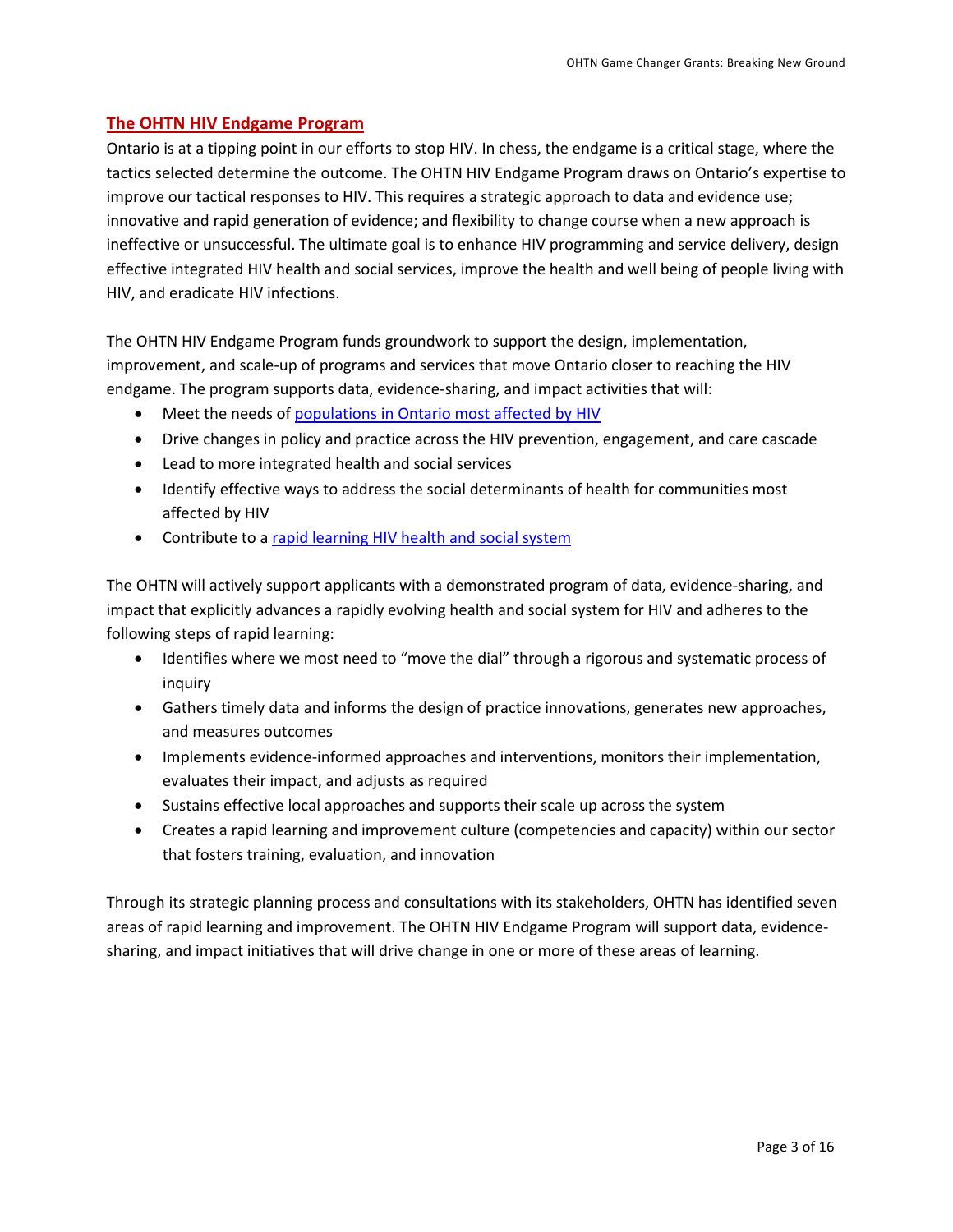#### *Rapid Learning Areas*

- <span id="page-3-3"></span>• Effective PrEP scale-up in Ontario
- Population-focused prevention and health promotion
- HIV testing
- Linkage, adherence, and retention in care
- Clinical care standards and capacity
- Integration of services
- Mental health and well-being of people living with and at risk of HIV (including stigma reduction)

#### *Populations most affected by HIV*

- <span id="page-3-2"></span>People living with HIV
- Men who have sex with men
- People who use drugs
- African, Caribbean, and Black communities
- Indigenous communities
- Women\*

*Women\* = Cis and Trans women, including African, Caribbean and black women, women who use drugs, Indigenous women, and other women who face systemic and social inequities, are more likely to be exposed to HIV through a sexual or drug using partner.*

## <span id="page-3-0"></span>**Other Relevant Programs**

The OHTN offers other services that might be of relevance or use to potential applicants before or during the implementation of their program of data, evidence-sharing, and impact activities. Please see the list of available services listed under [Additional Resources](#page-11-3) to determine which one is best aligned with your interest and application.

#### <span id="page-3-1"></span>**Grant Description**

The Game Changer Grants are investigator-driven grants that will build on the innovation and engagement of Ontario's HIV community to generate knowledge, and pilot and scale up game-changing interventions. In this grant category, we are asking applicants to imagine how systems and services in Ontario could work better and propose high-reward opportunities for data, evidence-sharing, and impact. Although this grant is investigator-driven, all data, evidence-sharing, and impact ideas should be rooted in the needs of individuals living with and at risk of HIV and grounded by relationships with the frontline providers who will deliver the envisioned services and interventions.

The **Breaking New Ground Grant** funds innovative, high-reward projects that will break new ground and build evidence and programs to dramatically improve the prevention, treatment, and care cascade in Ontario. This funding stream supports the piloting, evaluation, or scale up of HIV interventions. The project should address a clear care or quality gap in the current HIV care cascade, or health and social system and work to achieve impact at the front lines of HIV prevention and care.

## **This year, OHTN is accepting applications only for projects designed to implement and evaluate interventions that:**

- **Close gaps in HIV prevention, treatment, care, retention, and viral suppression among priority populations**
	- o **Target interventions in areas with low HIV testing and low PrEP uptake**
	- o **Target interventions to reduce population-specific barriers to HIV testing and PrEP uptake/delivery**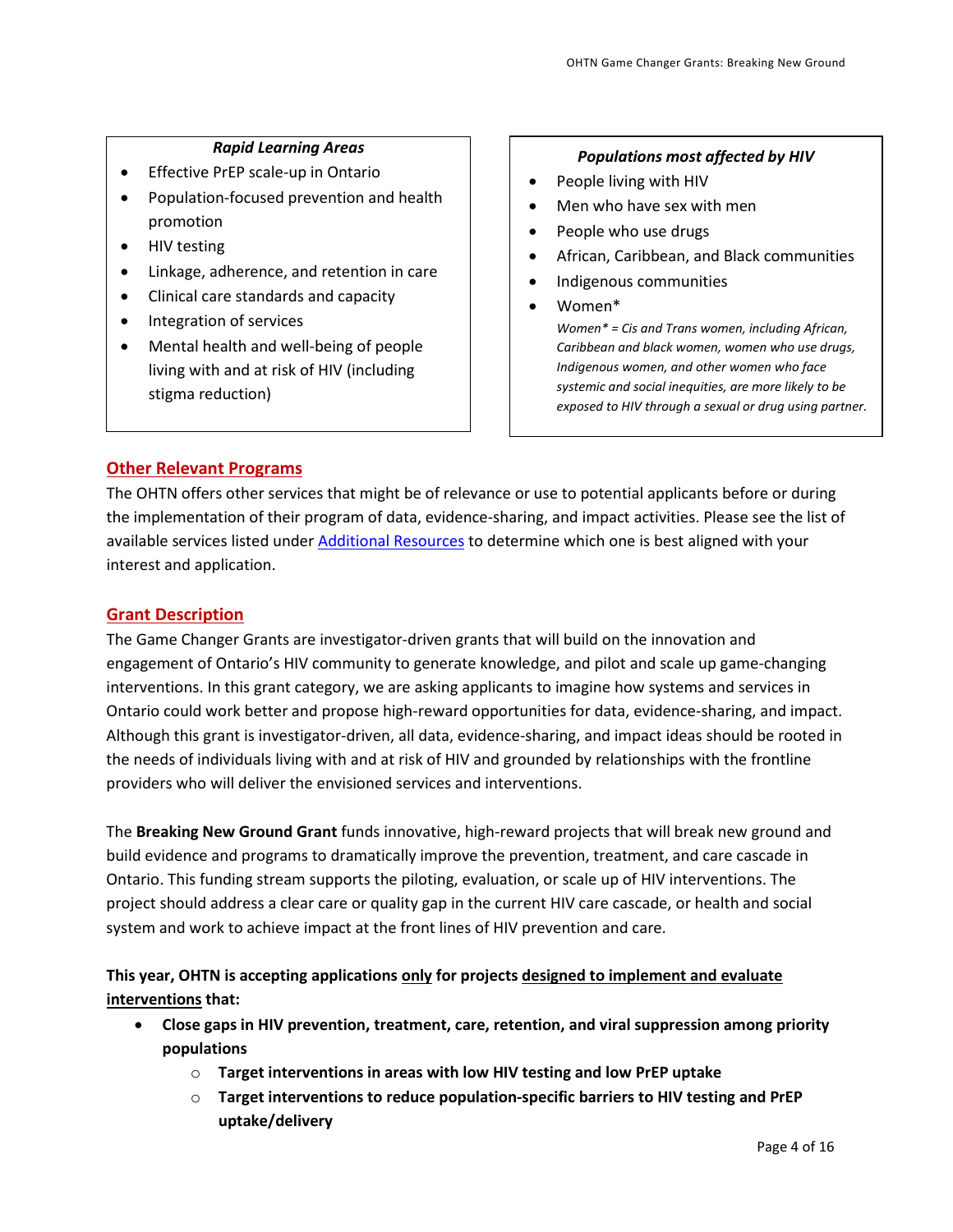- o **Identify those most as risk of poor linkage to or retention in care and develop effective ways to support them to stay engaged in care**
- **Mitigate or remove structural barriers and promote equity of access to HIV services;**
	- o **Enhance cultural competency to close gaps in access and care**
	- o **Reduce HIV stigma**
- **Promote equity, efficiency, and integration of HIV health and social services;**
	- o **Find innovative and effective ways to meet the needs of people living with HIV who also experience other complex issues (e.g. mental health, substance use, unstable housing, violence, poverty, immigration issues, etc.)**
	- o **Develop effective services collaborations and models of care**
	- o **Develop and evaluate holistic approaches to HIV service delivery**

**Breaking New Ground Grants** provide operating dollars for data, evidence-sharing, and impact activities. Successful projects will demonstrate a multi-disciplinary approach to data and implementation; integrate planning for evidence-sharing; advance effective ways to use Ontario resources to drive change; and contribute towards [a rapid learning health and social system](http://www.ohtn.on.ca/about/rapid-learning/) for HIV.

During the grant term, grantees are expected to:

- Be an active part of the OHTN network and the broader Ontario HIV community
- Generate new evidence to improve the HIV prevention, engagement, and care cascade in Ontario
- Participate in OHTN initiatives, including policy exchanges, roundtables, collective impact groups, and research and community consultations
- Collaborate with, share information with, and seek feedback from other OHTN-funded innovators and the broader network, especially those communities impacted and affected by the activities proposed
- Build relationships with community members, frontline care providers, and policymakers; establish clear plans for evidence-sharing beyond academia; and be open to participating in learning and improvement processes within the HIV sector

#### <span id="page-4-0"></span>**Funds Available**

Duration: up to 2 years Maximum annual funding: \$50,000 - \$150,000

Payments will be made annually based on satisfactory progress and financial [reporting](#page-14-1) (see reporting [requirements\)](#page-14-1)

#### <span id="page-4-1"></span>**Eligibility Criteria**

The OHTN seeks proposals from outstanding multidisciplinary teams that:

- Have a documented history of working with people living with HIV, clinicians, community-based organizations, policy makers, and researchers in a collaborative and culturally respectful manner
- Have developed a data and evidence-sharing plan that: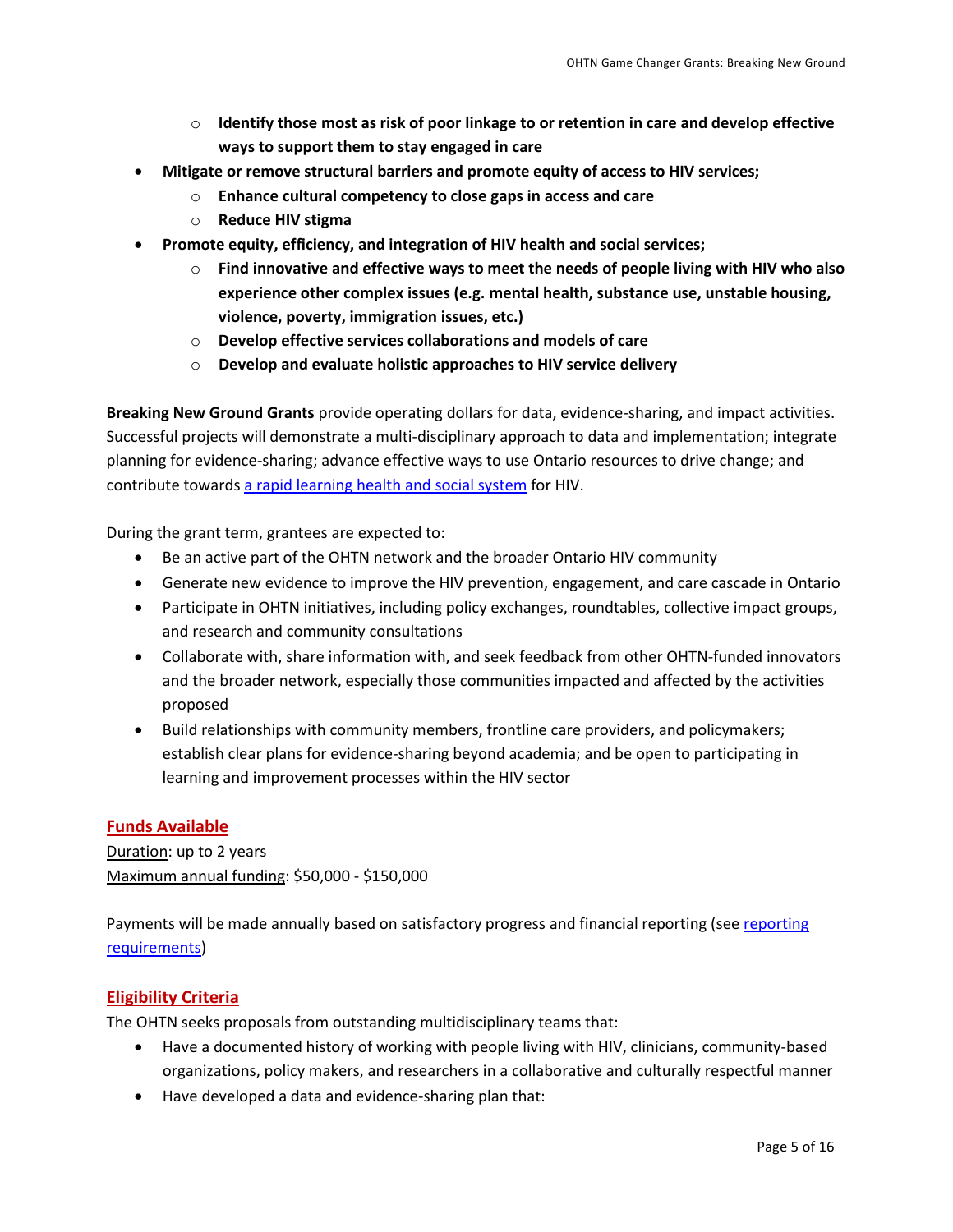- $\circ$  Meaningfully engages affected communities throughout the project, including decision making, evidence sharing, and implementation of results
- $\circ$  Is solution-focused; seeks to develop, implement, and evaluate interventions, programs, services, treatments, or policies to address the issues that are relevant to the populations most affected by HIV in Ontario
- $\circ$  Will support implementation of a new or improved intervention, program, service, treatment, or policy that will lead to change
- o Will contribute to a rapid learning health and social system for HIV in Ontario
- Have a Nominated Principal Applicant who:
	- $\circ$  Holds a primary appointment at an appropriate host organization in Ontario. Eligible institutions include university faculties and departments, research institutes and hospitals, and HIV agencies
	- o Has primary employment and residence in Ontario

As a condition of OHTN funding, applicants and all members of their project team are expected to adhere to the [Tri-Council Policy Statement: Ethical Conduct for the Research Involving Humans \(Version 2\).](http://www.pre.ethics.gc.ca/eng/policy-politique_tcps2-eptc2_2018.html)

## <span id="page-5-0"></span>**Expected Commitments**

The Nominated Principal Applicant is expected to:

- Participate in rapid learning and improvement initiatives that emerge from OHTN's collective impact work
- Collaborate closely with the OHTN and other OHTN-funded leaders, and be an active member of the broader HIV community in Ontario
- Apply a multidisciplinary approach
- Work with a Community Advisory Committee made up of people living with HIV, clinicians, community-based organizations, policy makers, and researchers to inform the development of project activities and future priorities.

#### <span id="page-5-1"></span>**How to Apply**

Applicants must submit a Letter of Intent for review by **July 18, 2022 at 12:00pm (EST)**.

If approved, the applicant will be invited to submit a full application. Notifications will be sent to successful candidates by email in mid-August 2022**.**

The deadline to submit a full application is **October 17, 2022 at 12:00pm (EST).** 

## <span id="page-5-2"></span>**Letter of Intent (LOI)**

Applicants will complete and submit an LOI application via the [OHTN grants portal.](https://apply-ohtn-on.smapply.io/) The required steps are described below:

- 1. Create or log in to your OHTN grants portal account. Please note: Incomplete applications may be saved and returned to at a later date
- 2. Complete th[e Eligibility Questions](#page-4-1)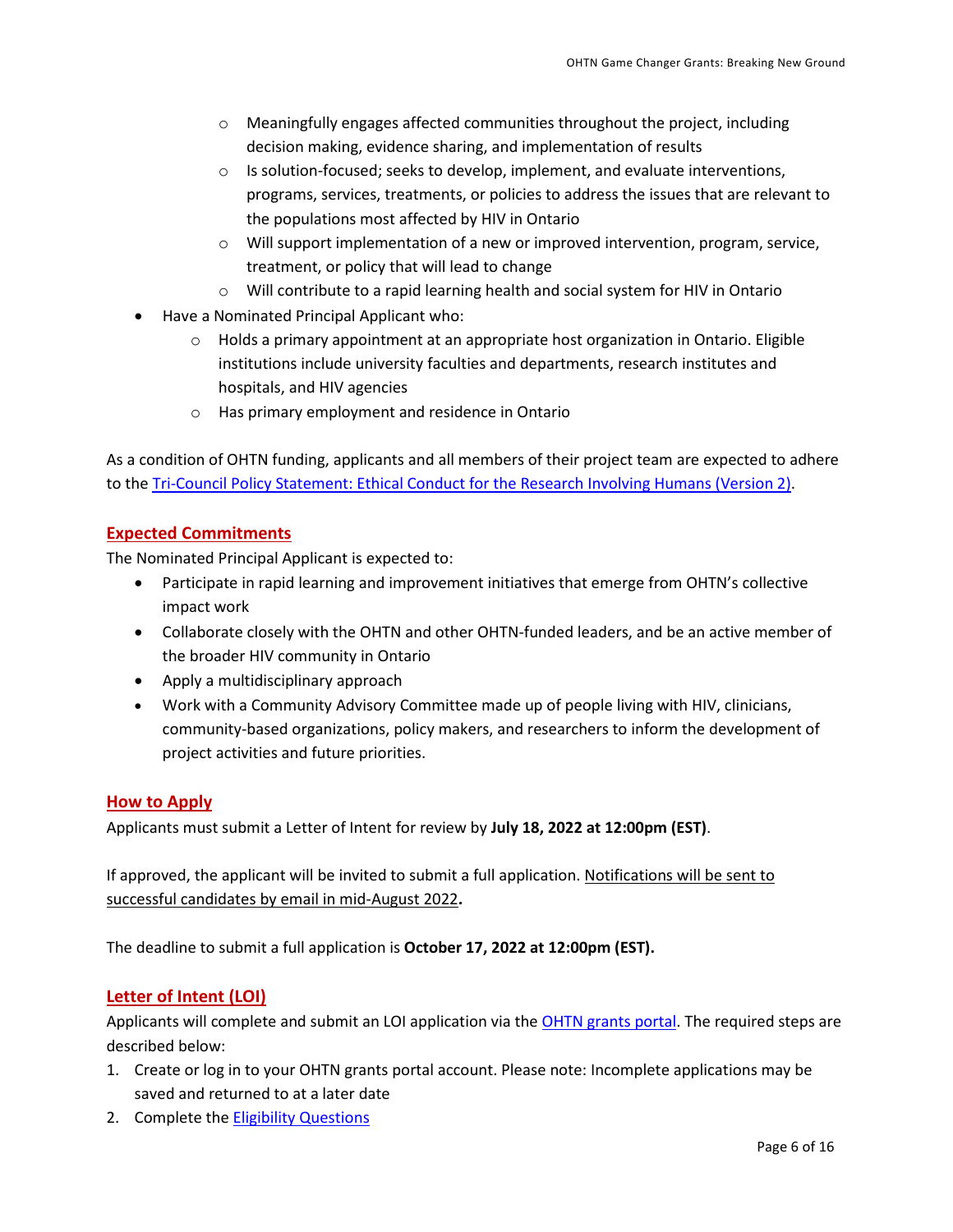- 3. Complete LOI Game Changer Breaking New Ground Application Form:
	- Complete Nominated Principal Applicant contact information
	- Complete Amount Requested (see: [Funds Available\)](#page-4-0)
	- Complete Duration of Grant (up to 2 years)
	- Indicate relevant [areas of learning and improvement](#page-3-3)
- 4. Upload a brief [Project Plan](#page-6-0)
- 5. Upload [Project Team](#page-6-1)
- 6. Upload **Applicant CCV**
- 7. Upload a completed [Disclosure Statement](#page-6-3)
- 8. Review an[d submit](#page-10-5) your application by the deadline

**Note:** All uploads should be in PDF format.

#### <span id="page-6-0"></span>**Project Plan**

The project plan (max. 3 pages, excluding references) should contain the following information:

- A brief [description](#page-3-1) of the project's relevance to the grant description
- The objectives of the project (including questions and methods) and how it will generate new evidence to improve the HIV prevention, engagement, and care cascade. Emphasize why this project is unique and how this work could drive evidence-based improvements in Ontario
- A brief description of the intended outcomes, impacts, and contributions to a rapid learning HIV [health and social system,](http://www.ohtn.on.ca/about/rapid-learning/) includin[g areas of learning and improvement](#page-3-3)
- A brief overview of the current environment and the facilitators or barriers it presents to scaleup of the proposed intervention, when applicable
- A brief overview of the plan for stakeholder engagement
- A brief description of the evidence-sharing and impact plan to be employed throughout the project and beyond
- An overall budget (total amount requested with estimates of cost breakdown)
- An explanation of how the project will be successfully adapted or developed given the ongoing restrictions of COVID-19

#### <span id="page-6-1"></span>**Project Team**

Describe the relevant experience, education, and expertise of all team members and how the various project partners will contribute to the data, evidence-sharing, and impact activities.

#### <span id="page-6-2"></span>**Applicant CCV**

The Nominated Principal Applicant should include a complete[d Common CV](https://ccv-cvc.ca/indexresearcher-eng.frm) using the CIHR biosketch.

#### <span id="page-6-3"></span>**Disclosure Statement**

Th[e Disclosure Statement Form](https://apply-ohtn-on.smapply.io/protected/resource/eyJoZnJlIjogOTkyMzg1MzAsICJ2cSI6IDE3Mzc3Nn0/) should be downloaded and completed as instructed. The Disclosure Statement allows applicants to disclose, in advance, any involvement with the OHTN that may be relevant to our [conflict of interest policies.](http://www.ohtn.on.ca/policies-and-guidelines/conflict-of-interest-policy/) Any questions regarding this disclosure statement or our funding policy should be directed to **Arju Nishimura**, Lead, HIV Endgame Program.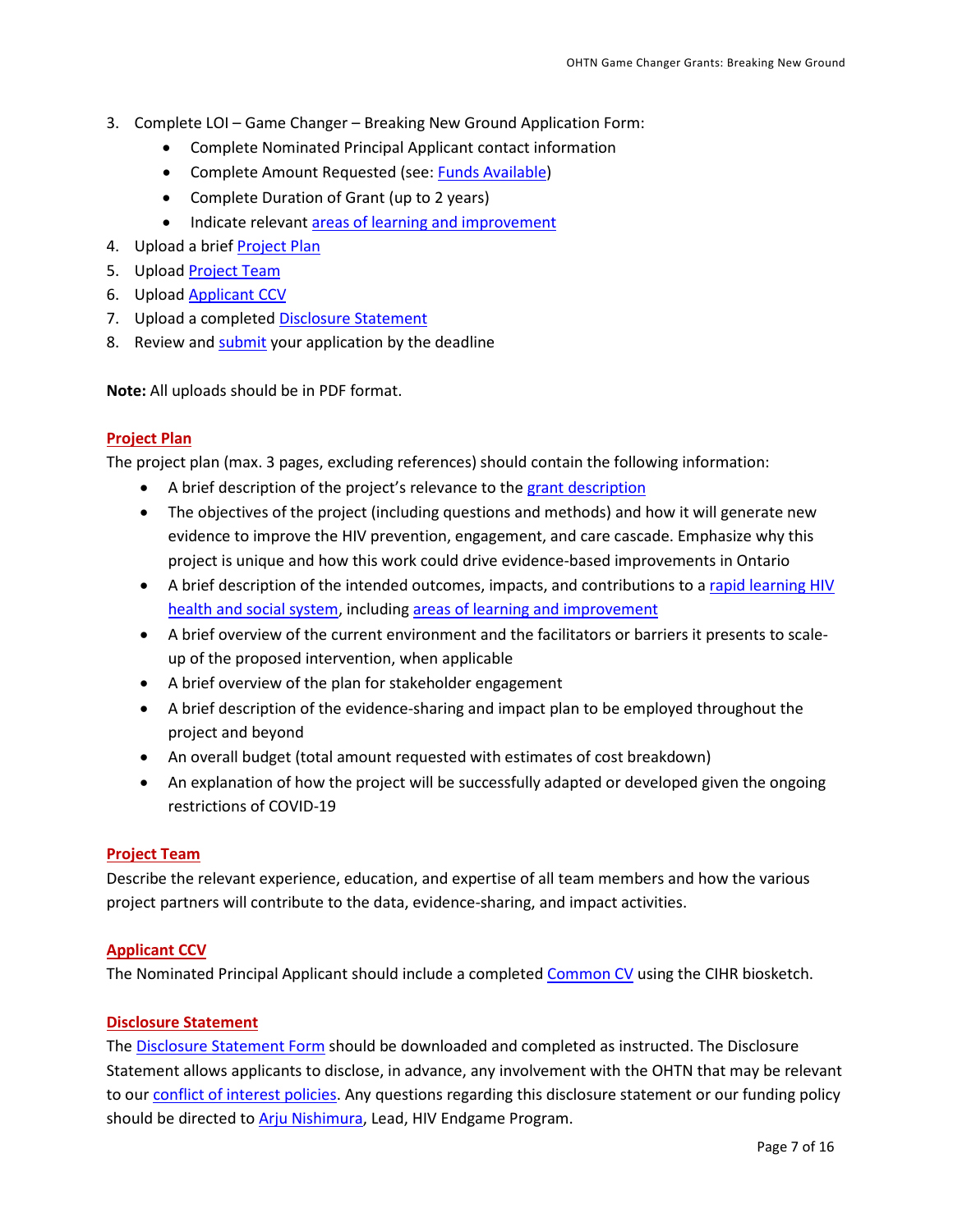## **\*\*\*End of LOI Stage\*\*\***

## *Successful applicants will be invited to submit a full application and notified in mid-August 2022.*

## <span id="page-7-0"></span>**Full Application**

- 1. Create or log in to your **OHTN** grants portal account. Please note: Incomplete applications may be saved and returned to at a later date
- 2. Provide [Financial Administrator Information](#page-7-1)
- 3. Complete the Game Changer Grant Full Application Form:
	- Review Nominated Principal Applicant contact information
	- Complete Co-Principal Applicant(s) contact information
	- Complete Co-Investigator(s) contact information
	- Complete Collaborator(s) Knowledge User(s) contact information
	- Indicate relevant [areas of learning and improvement](#page-3-3)
	- Complete the **Plain Language Summary**
- 4. Upload [Project Proposal](#page-8-1)
- 5. Upload [Timeline](#page-9-0)
- 6. Upload [Team Description](#page-9-1)
- 7. Upload [Budget & Budget Justification](#page-9-2)
- 8. Upload **Nominated Principal Applicant CCV**
- 9. Upload [Co-Principal Applicant](#page-10-1) CCVs
- 10. Upload [Host Institution Information](#page-10-2)
- 11. Upload [Letters of Support/Collaboration](#page-10-3)
- 12. Upload [Appendices](#page-10-4)
- 13. Review an[d submit](#page-10-5) your application by the deadline

**Note:** All uploads should be in PDF format.

#### <span id="page-7-1"></span>**Financial Administrator Information**

Please provide the contact information of the financial administrator at your institution. The financial administrator is the person responsible for the financial management and reporting at the institution with which the Nominated Principal Applicant is affiliated. Once the task is submitted, the financial administrator will receive an email asking them to log in to the grants portal and complete a short form.

**Note**: You will not be able to submit your application until the financial administrator has submitted this information. To ensure adequate time for their response, please complete this task no later than 2 weeks prior to the application deadline.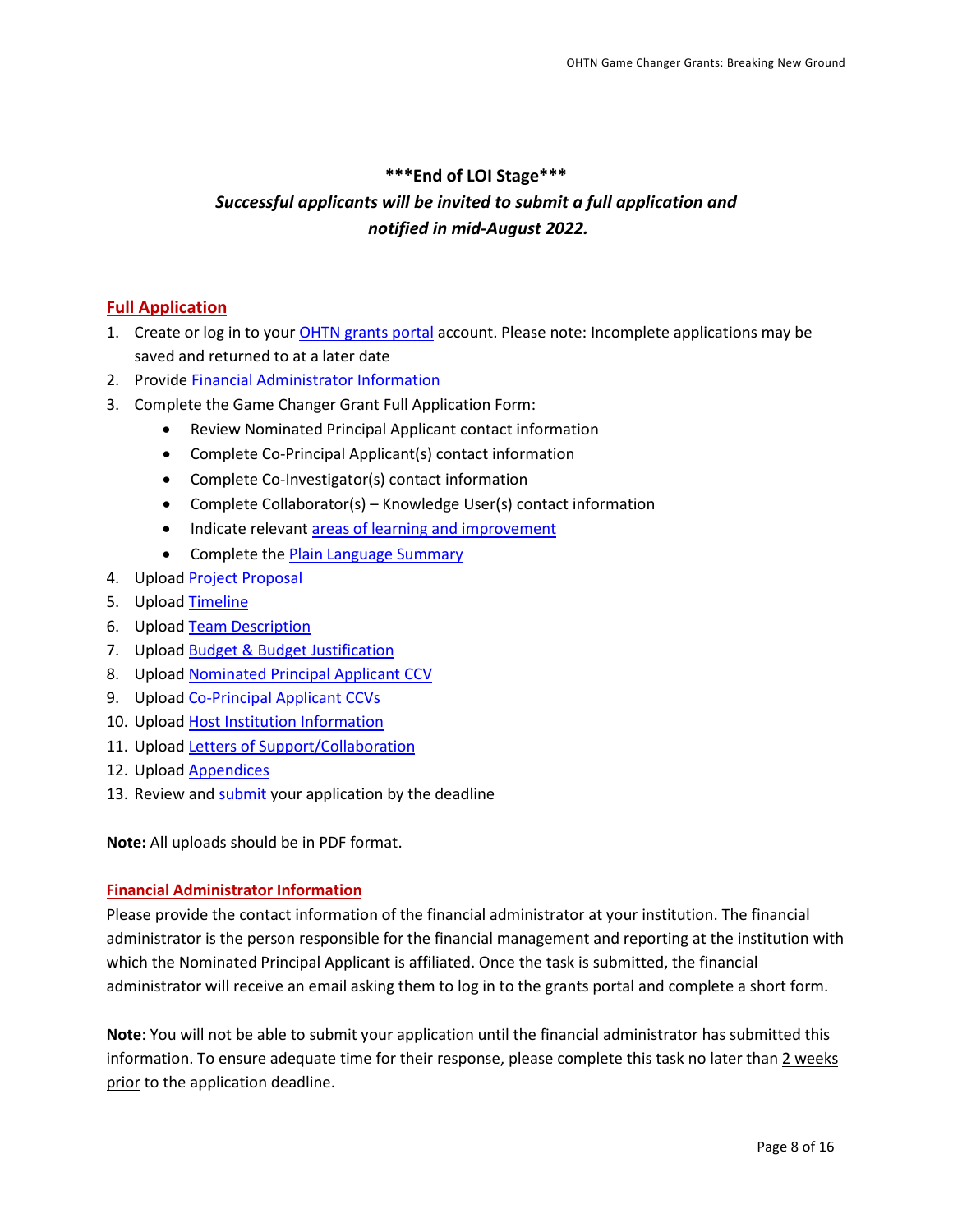#### <span id="page-8-0"></span>**Plain Language Summary**

Provide a concise summary of the project activities and the anticipated impact on the population most affected by HIV and the HIV epidemic in Ontario. Describe the evidence-sharing approaches that will be implemented to facilitate the desired outcomes and impact. Note: this summary will be posted on the OHTN website if the project is awarded. *(maximum 300 words, entered directly into application form)*

#### <span id="page-8-1"></span>**Project Proposal** (max. 13 pages, excluding references)

The proposal should illustrate a clear rationale for the support being requested and address the following. The order and number of pages are provided as suggested guidelines only.

#### a. **Project Description** *(5-7 pages suggested)*

- Explain how the questions are rooted in the needs of individuals living with and at risk of HIV
- Describe the proposed data and evidence-sharing activities (objectives, methods, and analyses)
- Explain how the proposed work will break new ground, have impact, and contribute to the HIV prevention, engagement, and care cascade and the project's relevance to the grant [description](#page-3-1)
- Describe the plan for stakeholder engagement
- Describe complementary or conflicting projects being pursued by others, how this project is positioned within that context, and how it avoids duplication
- Describe anticipated challenges, limitations, and proposed solutions associated with the project
- Discuss the ethical implications of the proposed work (including risks to individuals and communities) and how they will be mitigated
- Where applicable, describe what is needed to achieve effectiveness and sustainability

#### b. **Areas of Learning and Improvement** *(1-2 pages suggested)*

- Describe the areas of rapid [learning and improvement](#page-3-3) to be addressed by the project
- Discuss anticipated challenges and proposed solutions
- List relevant partners and stakeholders that must be engaged to successfully address the areas of learning and improvement
- c. **Impacts** *(2-3 pages suggested)*
	- Describe the envisioned short-, medium- and long-term outcomes of this work, how it will impact one or more of the populations most affected by HIV in Ontario, and the steps required to achieve that impact
	- Explain how this grant will drive change within the grant period
	- Describe how the findings will contribute to [a rapid learning health and social system](http://www.ohtn.on.ca/about/rapid-learning/) for HIV in Ontario
- d. **Evidence-sharing Plan** *(2-3 pages suggested)*
	- Describe previous successes in moving results into action at the program, practice, or policy levels
	- Discuss methods and approaches to be used in the current proposal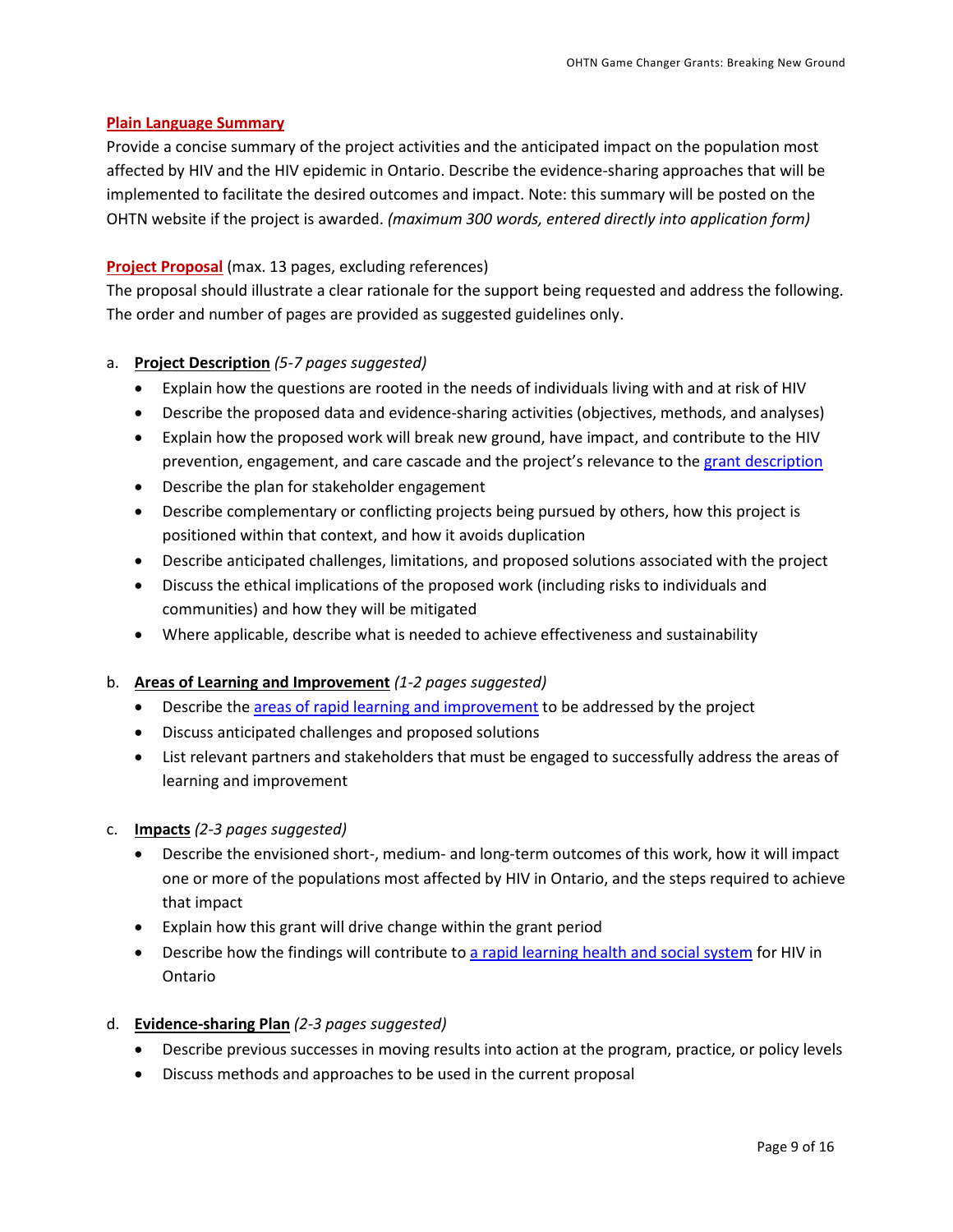*Proposals should be no more than 13 pages (not including references), single spaced, minimum 11-point font, with 1" margins. Proposals, including references, must be converted to PDF prior to upload.*

#### <span id="page-9-0"></span>**Timeline**

Create a year-by-year timeline for the proposed activities, including anticipated outcomes and impacts, and relevance to areas of learnings and improvement. A template is available in the [online grants portal.](https://apply-ohtn-on.smapply.io/)

#### <span id="page-9-1"></span>**Team Description**

- a. Describe the relevant experience and education of all team members (Co-Principal Applicants and Co-Applicants), as well as Collaborators and Knowledge Users when they play an integral part in the operationalization of the project's data and evidence-sharing plan.
- b. Identify gaps in expertise and plans to fill them

#### <span id="page-9-2"></span>**Budget & Budget Justification**

Complete th[e budget template](https://apply-ohtn-on.smapply.io/protected/resource/eyJoZnJlIjogOTkyMzg1MzAsICJ2cSI6IDE3Mzc3N30/) for each year of the grant being requested. Maximum annual funds available and grant duration are listed under [Funds Available.](#page-4-0)

Include a separate narrative that justifies the requested budget using the following guidelines:

- **Personnel**: Provide details on the rates of remuneration requested for staff, including employee benefits. The OHTN will allow a portion of salary support for principal or co-applicants who are independent community members and are not undertaking the work as part of a paid position.
- **Program Costs**: Provide details on the purchase of project materials. The need for these expenditures should be explained. Where a piece of material is approved, its title will be vested with the sponsoring institution. The budget may also include other expenses associated with piloting or scale-up of interventions, including participants' honorarium.
- **Supplies**: Funds for the purchase of supplies are not intended for the purchase of furniture, office equipment or other supplies normally purchased by the institution.
- **Evidence Sharing:** Please itemize all requests for evidence-sharing expenses, including publication costs in open access journals. Please note that this cost should not exceed one open access publication.
- **Other Expenses**: The OHTN will consider requests for computing costs, local travel for data collection, transportation of participants, etc.
- **Travel to Scientific Meetings/Conferences**: Applicants must indicate travel funds requested to attend scientific meetings and conferences in Ontario only. Except in exceptional circumstances, the maximum amount that may be granted for travel in any one year will be \$2,000. This amount is not transferable between fiscal years of a grant, unless previously approved by OHTN program staff.

The OHTN may approve a grant for a lesser amount than what has been requested. In this situation, the applicant(s) may be required to submit a revised budget for the approved amount.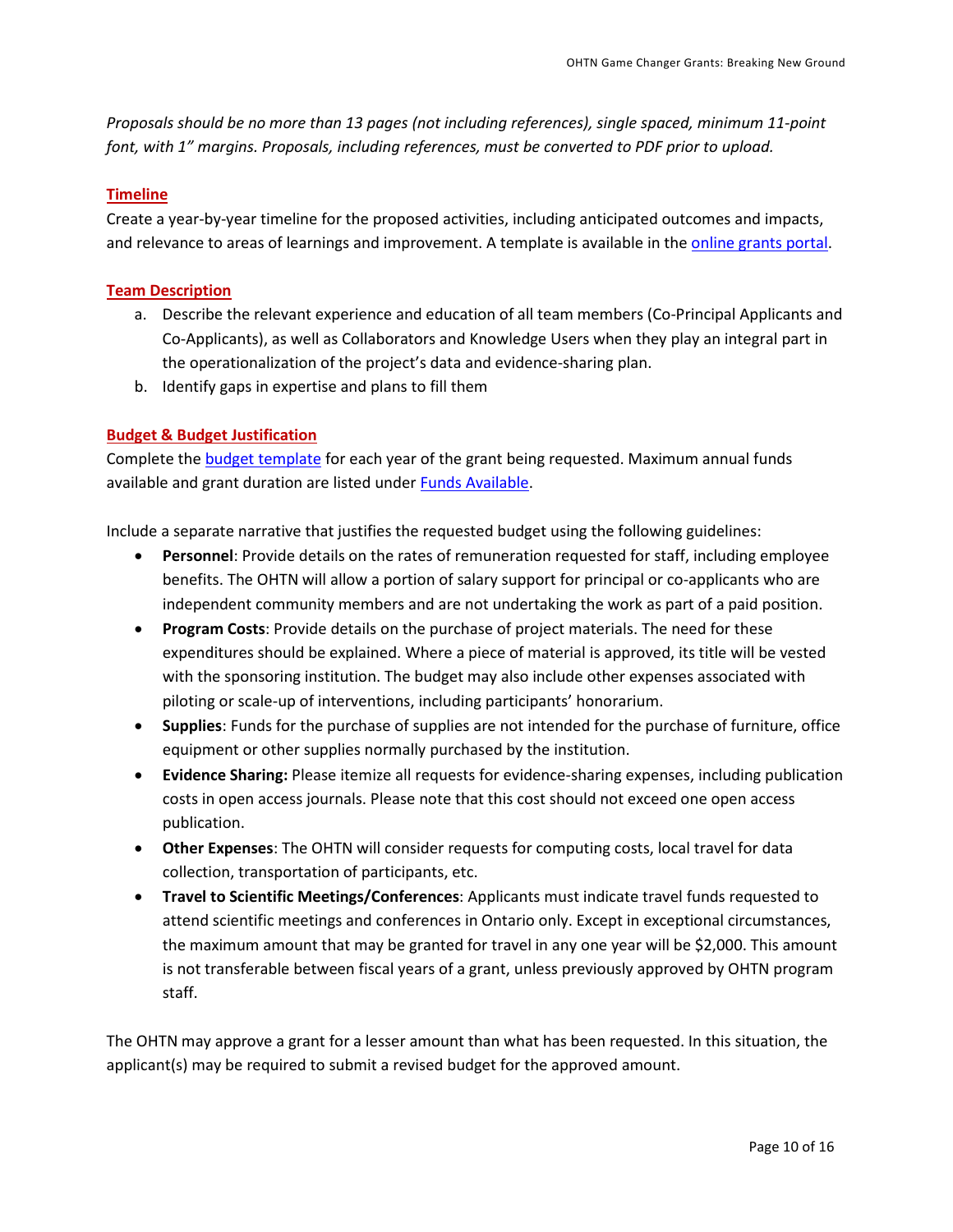#### <span id="page-10-0"></span>**Nominated Principal Applicant CCV**

The Nominated Principal Applicant should include a complete[d Common CV](https://ccv-cvc.ca/indexresearcher-eng.frm) using the CIHR biosketch.

#### <span id="page-10-1"></span>**Co-Principal Applicant CCVs**

Co-Principal Applicants should include a completed [Common CV](https://ccv-cvc.ca/indexresearcher-eng.frm) using the CIHR biosketch.

#### <span id="page-10-2"></span>**Host Institution Information**

Please upload th[e Host Institution Verification Form](https://apply-ohtn-on.smapply.io/protected/resource/eyJoZnJlIjogOTkyMzg1MzAsICJ2cSI6IDE2MTg3N30/) and a letter of support from the Department Head or Executive Officer of the institution sponsoring your application.

#### <span id="page-10-3"></span>**Letters of Support/Collaboration** (maximum 3 letters)

If your data and evidence-sharing activities involve the support or collaboration of external organizations or individuals not listed on the grant, please submit letters of support indicating their approval of, role in, and commitment to your proposed data and evidence-sharing plan. Letters from Collaborators or Knowledge Users will help explain and strengthen their role in the application. Letters of support from decision-makers are particularly significant. Please collate prior to uploading.

#### <span id="page-10-4"></span>**Appendices**

- a. Questionnaires, surveys, or other tools related to the current proposal should be uploaded.
- b. Applicants may upload up to three (3) manuscripts (submitted, accepted for publication, or published) that are relevant to the proposal*.* Manuscripts should be compressed to ensure easy upload.
- c. Applicants may upload up to three (3) products (presentations, testimonials, or summaries) that demonstrate evidence sharing and uptake from previous work.

Please collate all appendices. Note: any attachments exceeding the limits stated above will be removed from the application prior to review at the OHTN's discretion.

#### <span id="page-10-5"></span>**Submitting the Proposal**

The complete LOI application must be submitted electronically by **July 18, 2022 at 12:00pm (EST)**. Full applications must be submitted by **October 17, 2022 at 12:00pm (EST).**

No changes can be made to a grant application after the submission deadline.

Please be advised that all application materials and information provided to the OHTN, including personal information such as sexual orientation or HIV status, are kept strictly confidential and only forwarded to the members of the OHTN Review Committee and external grant reviewers, as needed. Submitted information may also be referenced in the review of your application. Please omit any personal information from your application that you do not want shared with these parties. Contact [Arju Nishimura](mailto:anishimura@ohtn.on.ca) if you have any questions.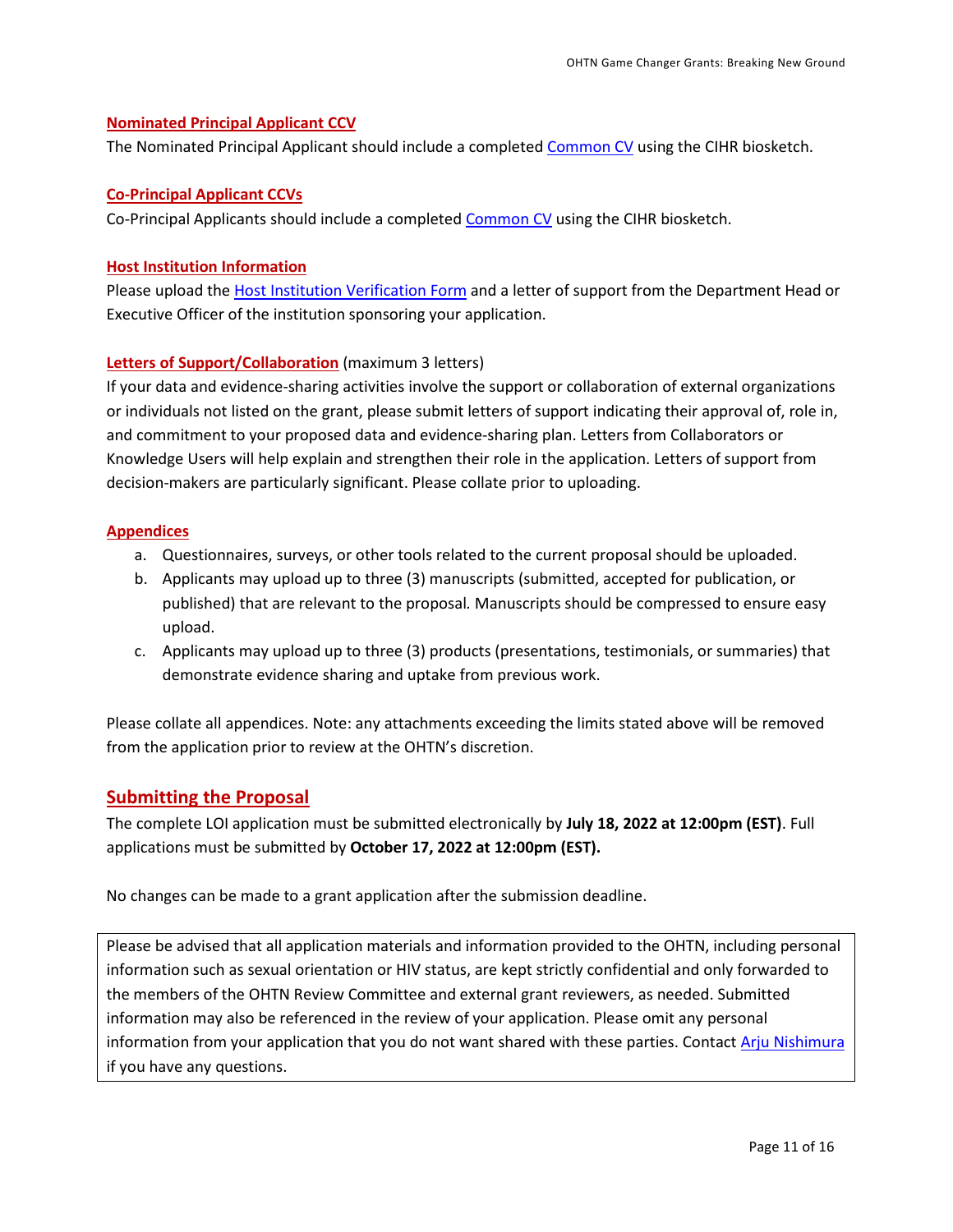**Note:** Please allow a sufficient amount of time to ensure successful electronic submission. File limits have been imposed to ensure your application is accessible to reviewers. All forms and uploads from your Financial Administrator or Host Institution must also be complete and submitted by the deadline. If you experience any difficulty with the online process, please notif[y program](mailto:funding@ohtn.on.ca?subject=Technical%20Issue%20with%20OHTN%20Online%20Application%20Portal) staff at least 24 hours prior to the deadline so that any issues may be resolved.

If your application is approved, you will be asked to submit the additional information below:

#### <span id="page-11-0"></span>**Team CCVs**

All additional team members (Co-Applicants, Collaborators, and Knowledge Users) should include a completed [Common CV](https://ccv-cvc.ca/indexresearcher-eng.frm) using the CIHR biosketch.

#### <span id="page-11-1"></span>**Ethics Documents**

Submit collated copies of related ethics board approvals, copies of consent forms to be signed by prospective participants, or other explanatory materials for distribution. Final approved versions should be submitted when available, and annual renewal letters from the relevant REBs should be submitted to the OHTN in a timely manner*.* Draft forms are encouraged if final approved versions are not yet available.

#### <span id="page-11-2"></span>**Signature Page**

Download and complete the [signature page](http://www.ohtn.on.ca/wp-content/uploads/2018/10/Signature_Page-2018.doc) form. The signature page certifies that the signatory supports the application and will assume the role and responsibilities described in the proposal. All members of the research team are expected to sign this document. Please collate prior to submission.

#### <span id="page-11-3"></span>**Additional Resources**

#### *The Ontario HIV Epidemiology and Surveillance Initiative (OHESI)*

OHESI provides access to timely, relevant, and comprehensive information about the epidemiology of HIV in Ontario and disseminates this information more widely to different groups of stakeholders. If you are looking for HIV epidemiologic data specific to Ontario, please visit th[e OHESI website.](http://www.ohesi.ca/)

#### *The Ontario Cohort Study (OCS)*

OCS data can be used to support data use, evidence production, and development of evidence-sharing and impact activities. OCS is a rich source of clinical, socio-behavioural, and population health data.

Individuals interested in using OCS will have access to:

- Clinical data obtained through participants' clinic records
- Psychosocial and behavioural data collected through an interviewer-administered standardized questionnaire
- Serological and viral load test data collected by Public Health Ontario Laboratory

All of the data in the OCS is anonymized and cannot be linked back to the participant.

There are two ways to use OCS data:

• Linking with external databases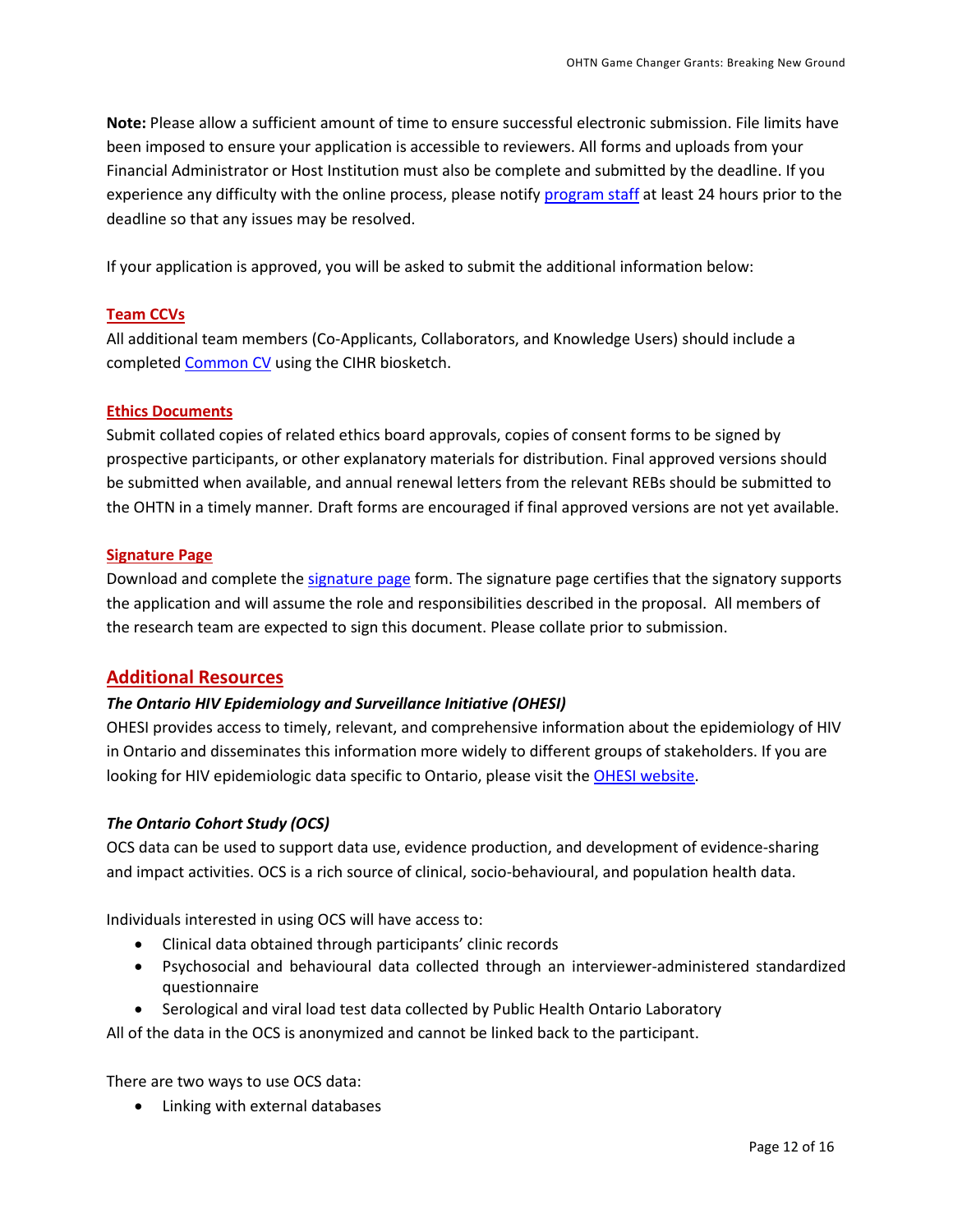• Accessing the OHTN cohort study data

Please consider the information below, should you decide to access the OCS data:

- Before the LOI deadline, contact th[e OCS Research Coordinator](mailto:ocsinfo@ohtn.on.ca) to submit your request
- Your LOI application should outline your research objectives/questions related to the OCS and affirm that the OCS PI has reviewed them
- Your full application must include a Feasibility Letter provided by the OCS PI
- Please note that between the LOI stage and the full application stage, the OCS will ask you develop an OCS data analysis plan
- Proposals that have been successful in the Endgame review stage will be submitted to the OCS Governance Committee for review
- Successful applications may need Governance Committee approval before funding can be granted

For more information about the OCS, please visit th[e OCS website.](http://ohtncohortstudy.ca/research/#accessing)

#### *Grant Impact Planning*

- [Impact Strategy Assessment Checklist for Grant Applications:](http://researchimpact.ca/wp-content/uploads/2018/08/Impact-Strategy-Assessment-Checklist.pdf) a checklist to help you assess the completeness of your Impact Strategy for research projects and grant applications
- [Impact in Research Grant Applications:](https://www.york.ac.uk/staff/research/research-impact/impact-in-grants/) a guidance and planning sheet that will help you plan how to complete the impact sections of grant applications
- [How to Write a Winning Impact Summary and Pathway to Impact:](https://www.fasttrackimpact.com/post/2017/06/01/how-to-write-an-impact-summary-and-pathway-to-impact) a blog and podcast with guidance about impact summaries
- [Supporting Research Impact in Grant Applications](http://researchimpact.ca/supporting-research-impact-in-grant-applications/) : a webinar related to research and practice on research impact planning

#### *Knowledge Translation Resources*

- [CIHR's Guide to Knowledge Translation Planning:](http://www.cihr-irsc.gc.ca/e/45321.html) an overview of integrated and end-of-grant KT approaches, including worksheets and sample project proposals
- [Knowledge Translation in Health Care: Moving from Evidence to Practice:](http://www.cihr-irsc.gc.ca/e/40618.html) a compilation of chapters written by experts on a wide range of KT topics.
- [Knowledge Mobilization Planner:](http://www.kmbtoolkit.ca/planning) a user-friendly toolkit from The Ontario Centre of Excellence for Children and Youth Mental Health that connects to a number of other resources.
- [Knowledge Translation Planning Template:](http://www.sickkids.ca/Learning/AbouttheInstitute/Programs/Knowledge-Translation/Resources/Resources.html) a comprehensive, step-by-step tool to address the essential components, developed and refined by The Hospital for Sick Kids and Melanie Barwick

#### *General Advice on Grant Writing*

- [Guidebook For New Principal Investigators: Advice on Applying for a Grant, Writing Papers,](http://www.cihr-irsc.gc.ca/e/27491.html#1.5)  [Setting up a Research Team and Managing Your Time](http://www.cihr-irsc.gc.ca/e/27491.html#1.5) by Roderick McInnes, Brenda Andrews and Richard Rachubinski (CIHR)
- [A Guide for Proposal Writing](http://www.nsf.gov/pubs/1998/nsf9891/nsf9891.htm) (National Science Foundation)
- [Research Funding: 10 Tips for Writing a Successful Application](http://www.theguardian.com/higher-education-network/blog/2013/apr/19/tips-successful-research-grant-funding?CMP=twt_gu) (The Guardian)
- [Ten Ways to Write a Better Grant](http://www.the-scientist.com/?articles.view/articleNo/24622/title/Ten-Ways-to-Write-a-Better-Grant/) (The Scientist)
- [Ten Simple Rules for Getting Funded](http://journals.plos.org/ploscompbiol/article?id=10.1371/journal.pcbi.0020012) (PLoS Computational Biology)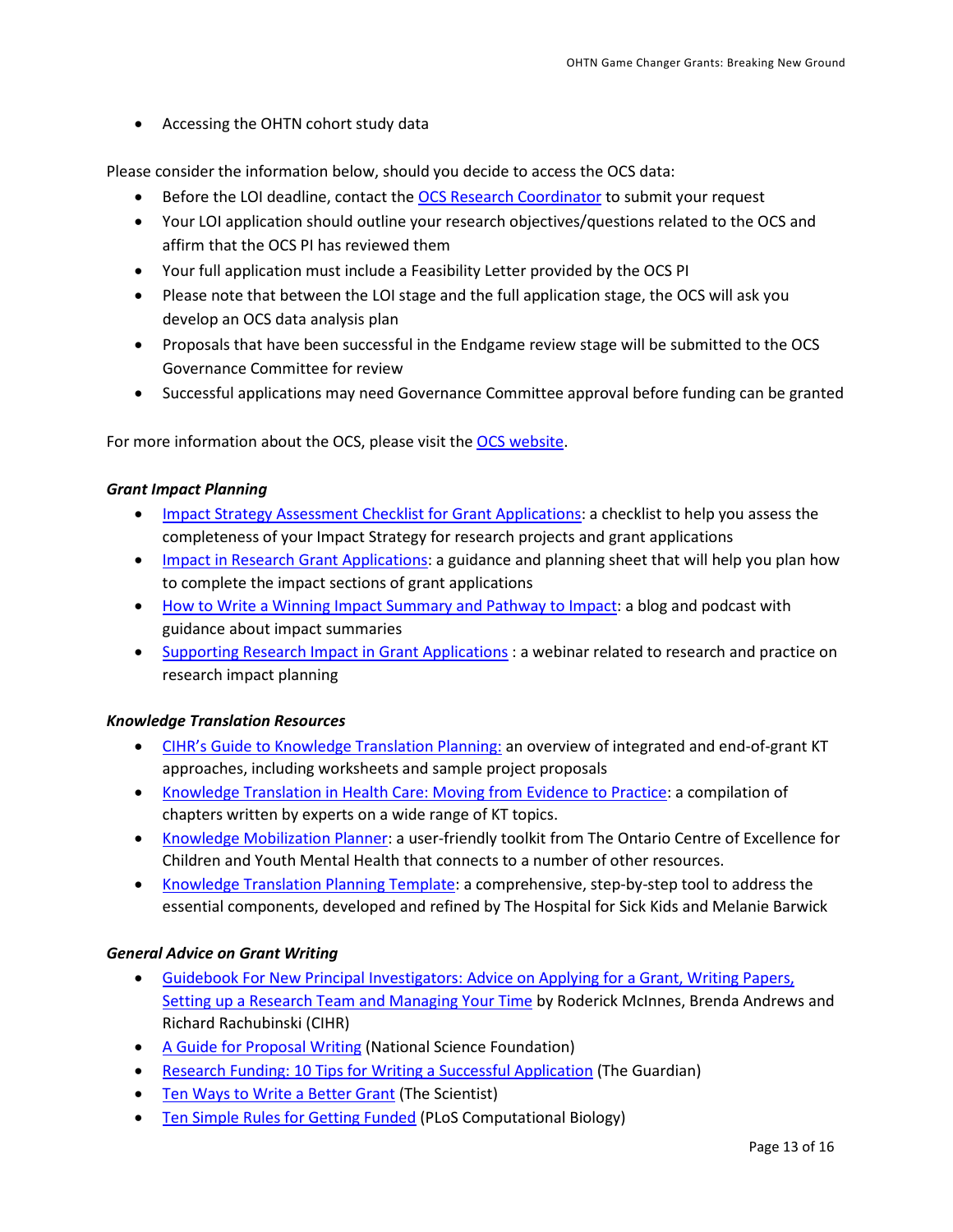#### <span id="page-13-0"></span>**Evaluation Criteria and Review Process**

LOI applications will be reviewed by the OHTN for relevance, alignment with funding objectives, evidence of community engagement, and potential impact. Successful applicants will be invited to submit a full application.

Full applications will be reviewed independently by the OHTN Review Committee for relevance, impact, efficiency, context sensitivity, sustainability, feasibility, and approach. Based on the review, OHTN's Executive Director will recommend candidates to the OHTN Board for final funding consideration.

- **Relevance:** The proposal has the potential to drive improvements in Ontario's prevention, treatment and care cascade for one or more priority populations and contributes towards a rapid [learning health and social system](http://www.ohtn.on.ca/about/rapid-learning/) for HIV in Ontario.
- **Impact-Focus:** The evidence-sharing and impact plan accompanying each proposal: (a) identifies one or more stakeholders (e.g. community based organizations, clinics, local health integrated networks, policymakers); (b) describes the outcomes of any evidence-sharing and educational activities (e.g. re-designed services or policies) and how they will contribute to achieving the Endgame strategy; and (c) establishes realistic pathways to achieve impact that are informed by what is known about effective evidence sharing (e.g. timely feedback of information to improve organizational performance). Ongoing monitoring and evaluation will be able to confirm that the plans achieved the desired impacts or that corrective action was taken to address identified concerns.
- **Efficiency:** The data or evidence used in the proposal is not available from another source. Any data collection or engagement process places a minimal burden on participants (e.g. people living with HIV, ASOs, clinics). The resulting information and insights are available in as close to real time as possible, and participants receive regular updates about the use and impact of the collected information and insights.
- **Context Sensitivity:** The data and evidence-sharing activities or intervention will break new ground or result in findings specific to the Ontario HIV sector. Rapid learning activities will drive change that benefits Ontario. The applicant must have an interest in and the capacity to implement and scale up any programs or interventions being studied or promoted. The interventions themselves must be feasible in the Ontario context (e.g. do not require a level of investment, model of funding, or staffing structure the system cannot support).
- **Good Value for Money and Sustainability:** The benefit or impact of the program or intervention justifies its cost, and the program or intervention is sustainable over time within existing budgets.
- **Feasibility:** The staff, expertise, structures, and budget necessary to deliver the program or intervention are in place. No one else is better positioned to deliver the program or initiative.
- **Approach:** The methodology, measurement, analysis, and ethical considerations are thorough, methodogically rigorous, and will successfully lead to data, evidence-sharing, and impact.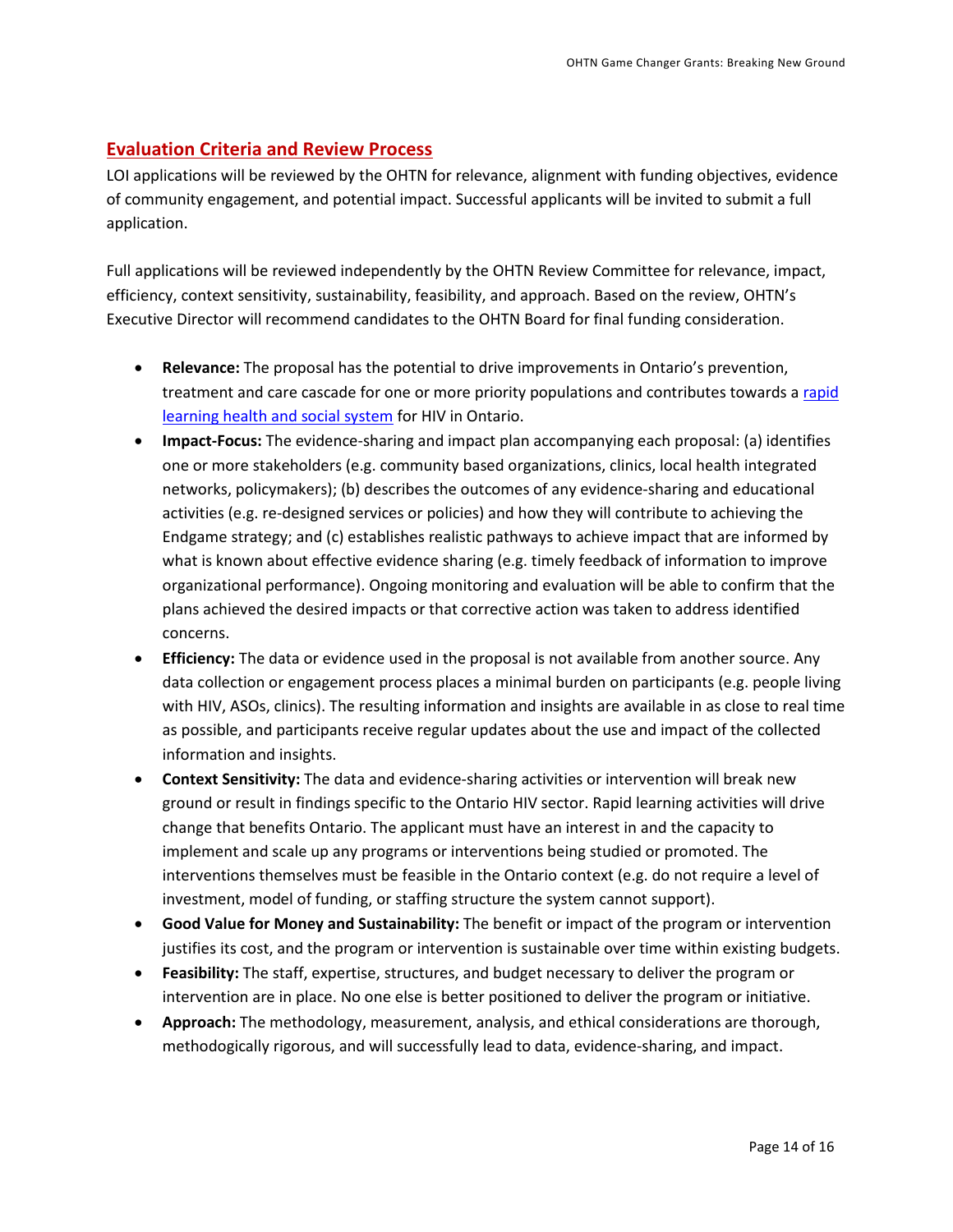## <span id="page-14-0"></span>**OHTN Engagement Accord**

Successful applicants commit to meet the expectation of the [OHTN Engagement Accord.](http://www.ohtn.on.ca/wp-content/uploads/research-funding/OHTN-Engagement-Accord.pdf) They work in a highly collaborative way to actively engage the communities most affected by HIV; ensure rigorous data, evidence-sharing, and impact activities; build partnerships that can drive change; engage in collaborative knowledge-sharing processes; and demonstrate accountability for the use of grant funds.

#### <span id="page-14-1"></span>**Reporting Requirements**

*Continued release of funds is contingent upon timely receipt of satisfactory progress narrative and financial reports. Failure to submit a report of any kind (within three months of the due date) will preclude the grantee from receiving further financial support from the OHTN.* 

The following reporting requirements will help demonstrate the progress and success of the OHTN Game Changer Grants. Report templates are accessible via the [online grants portal.](https://apply-ohtn-on.smapply.io/)

- Initial impact plan
- Annual narrative progress reports (3-5 pages), including questions about deliverables, challenges and successes, additional funding, community engagement, knowledge dissemination, capacity building, and impact
- Annual financial reports detailing how funds were spent
- A final narrative report (5-6 pages)
- A post-final narrative report one year past the end date of the grant to assess progress since the completion of the grant term

OHTN grantees are expected to be leaders in Ontario and an active part of the broader Ontario HIV community and OHTN network, as outlined in the grant [description.](#page-3-1) They will be resources for scientific information and data for policy makers and media.

Grantees will be accountable to the OHTN and to the people living with HIV who are impacted by their work. Successful candidates are expected to work with a Community Advisory Committee (comprised of people living with HIV and their health care providers) to inform the development of data and evidencesharing initiatives and future research priorities. As a condition of ongoing funding, the grantee will be expected to demonstrate collaborations with relevant community stakeholders, and the OHTN will independently verify these.

OHTN staff will work closely with grantees to: understand the context for their work; assist with managing challenges; help them meet their objectives; and understand and help disseminate findings.

#### <span id="page-14-2"></span>**Communication Requirements**

1. Significant deviations from the original approved objectives, methodologies, budget, or other major changes must receive written authorization from the OHTN prior to implementation. Failure to notify the OHTN in a timely manner may result in termination of funding.